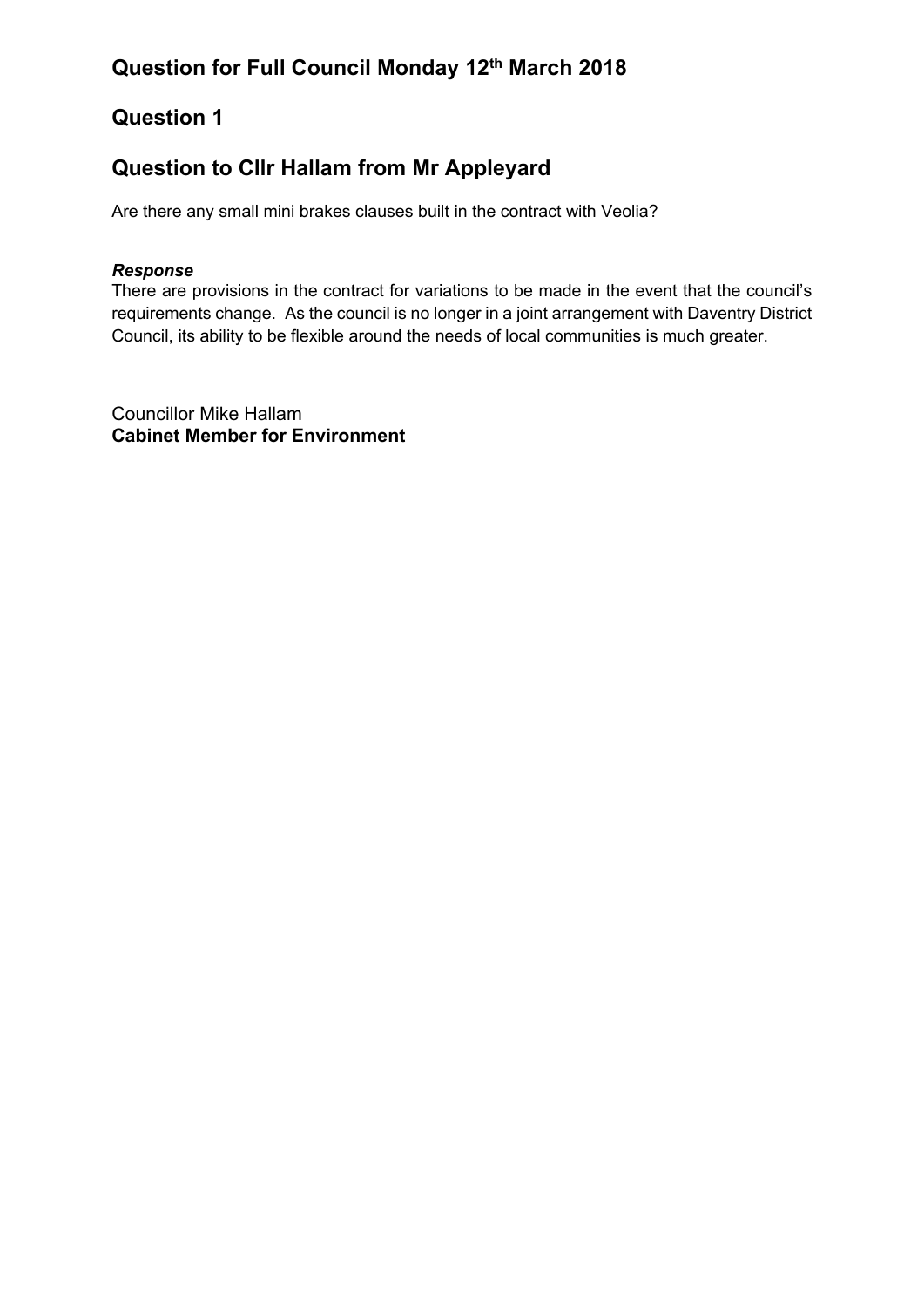### **Question to Cllr Hadland from Mr Appleyard**

Considering the possible consequences to Kingsthorpe High street from the impending movement of the University, and the possibility of traffic gridlock, should the Orbital road not open concurrently with the Relief road. Are there any plans now to examine the possible effects on Kingsthorpe high street?

#### *Response*

The Council is advised that the new Northampton University Waterside Campus will open in September 2018. The Council is not aware that this should make traffic conditions worse on Kingsthorpe High Street.

In any event, matters relating to the Highway Network and its performance, are within the purview of Northamptonshire County Council, which is the Highways Authority, and this question should really be addressed to them.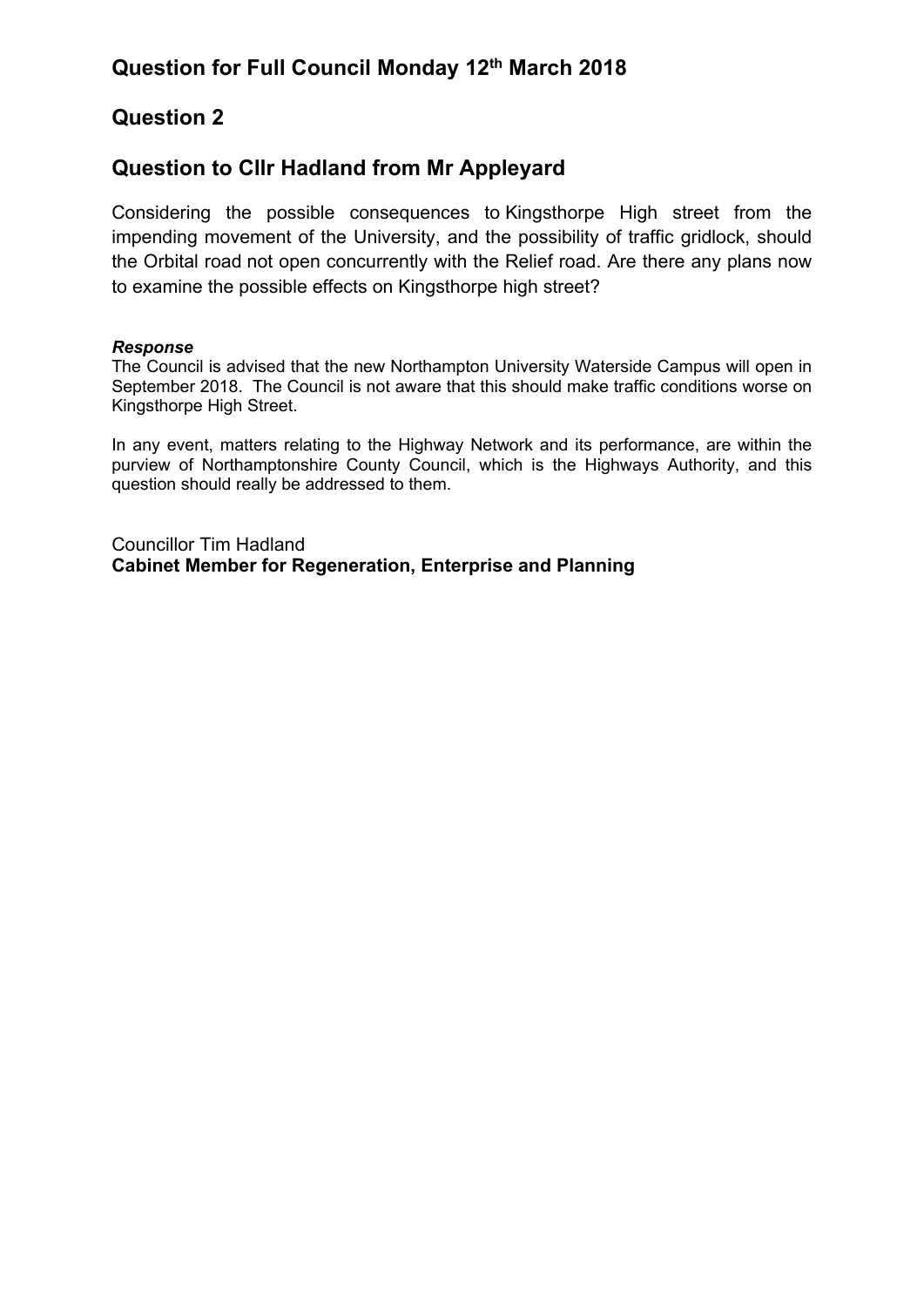### **Question to Cllr Hibbert from Cllr Smith**

While the Night Shelter has been able to offer temporary, emergency shelter, is there now a very urgent need and priority to provide more permanent solutions? Should we now be moving to a Housing First policy?

#### *Response*

Since opening its doors in February 2017, the Nightshelter has proved particularly adept at engaging with, stabilising, motivating and securing move-on for people who have previously been very chaotic and caught up in a seemingly endless cycle of repeat homelessness.

Many of these people have been let down by local services that have failed to provide them with the help and personalised support that they need in order to sustain their tenancies.

'Housing First' is an evidence-based approach to providing homeless people who have high needs and histories of entrenched or repeat homelessness with a stable, independent home and intensive personalised support and case management. No conditions are attached in relation to the person's 'housing readiness' before they are offered a home because secure housing is viewed as a stable platform from which other issues can be addressed.

I believe that 'Housing First' can play a vital role in our multi agency strategy for ending the need for people to sleep rough in Northampton. However, in order to realize its full potential, 'Housing First' must complement, and not duplicate, the excellent work of the Nightshelter.

As the success of 'Housing First' is dependent on the provision of intensive personalised support and case management, securing long-term funding will be the biggest challenge.

### Councillor Stephen Hibbert **Cabinet Member for Housing and Wellbeing**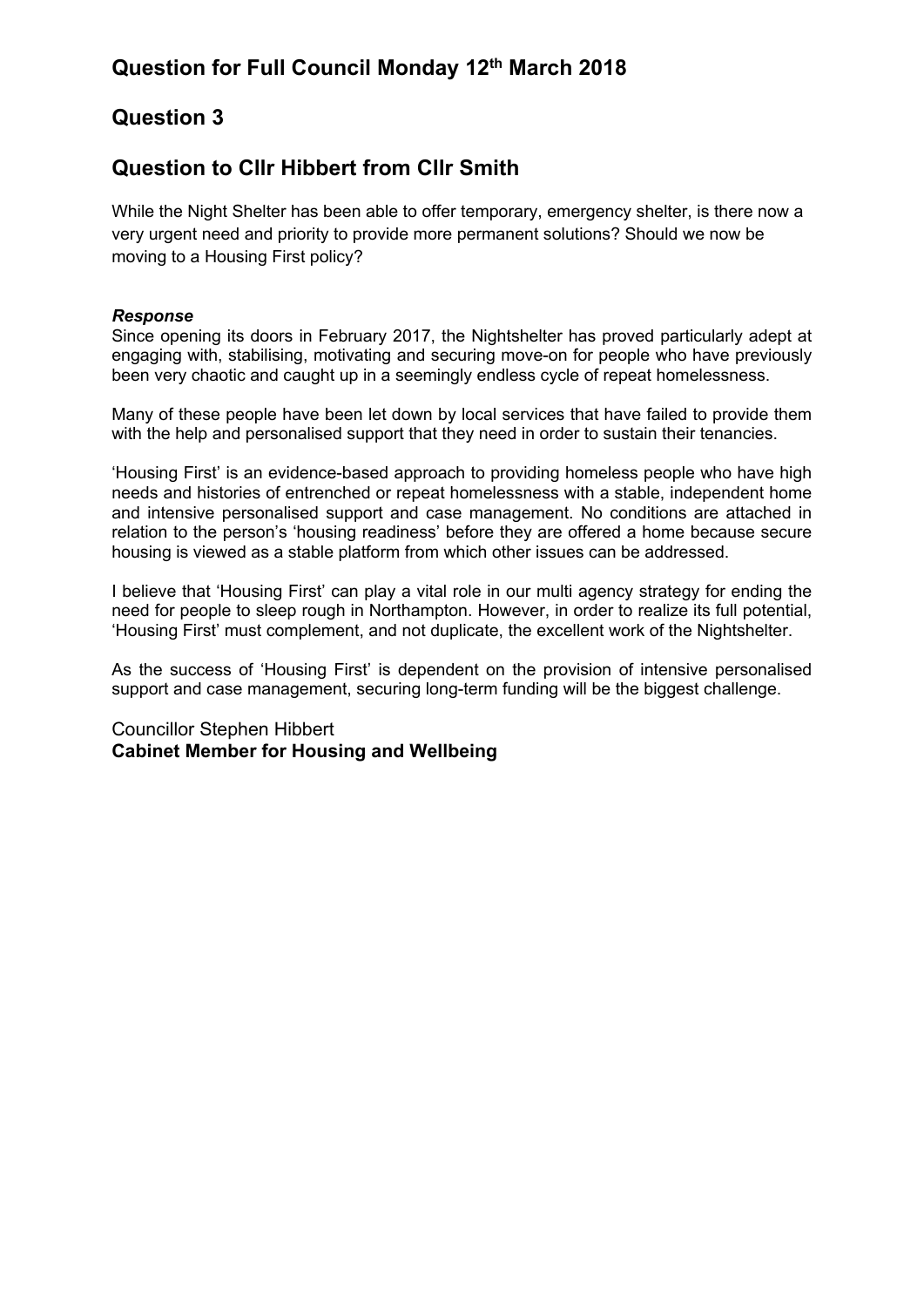### **Question to Cllr Hibbert from Cllr Ashraf**

Overcrowding is a serious issue in the town. When are we going to agree minimum space standards for social housing, HIMOs and private sector housing?

#### *Response*

I agree with you that overcrowding is a serious issue in the town. However, the adoption of minimum space standards on their own could make the situation worse, rather than better, if it has an adverse effect on the amount of affordable housing available to families.

#### Social rented housing

When they are initially offered social rented housing, applicants on Northampton's Housing Register are offered accommodation that is of a suitable size to meet their assessed housing needs in accordance with the Housing Allocations Policy.

Overcrowding may occur when the size of the household is subsequently increased due to the birth of a child and/or additional adults or children joining the household. Unless this results in statutory overcrowding (as defined under the Housing Act 1985), the tenants will not be prioritised, under the Housing Allocations Policy, for a transfer to a larger home.

When the Housing Allocations Policy is revised later this year, social housing tenants who are severely overcrowded (defined as having at least 2 bedrooms less than their assessed needs) will be prioritised, under the Policy, for a transfer to a larger home.

#### Houses in Multiple Occupation

The Housing Enforcement Team is already enforcing the standards in the Council's 'Facilities and Amenities Good Practice Guide for Landlords' and prohibiting the use of rooms that are unsuitable to be used as single/double bedrooms.

During the HMO licensing process, the Housing Enforcement Team has been very strict in ensuring that HMOs are only licenced for the appropriate number of people, taking into account the amenities and the size of rooms specified as sleeping accommodation.

Officers have recently reviewed and updated the existing Facilities & Amenities Guide and, when the Government has confirmed the new minimum room sizes, the Guide will be submitted to Cabinet for consideration and approval.

Fortunately, it is relatively rare for families with children to be living in overcrowded conditions in HMOs. However, when such situations are discovered, a multi-agency approach is adopted to ensure a swift and appropriate resolution of the problem.

#### Private sector housing

In the case of single family dwellings, the Housing Enforcement Team has the power (under Part 1 of the Housing Act 2004) to use the Housing, Health and Safety Rating System to tackle overcrowding and to take appropriate action to address and resolve it.

### Councillor Stephen Hibbert **Cabinet Member for Housing and Wellbeing**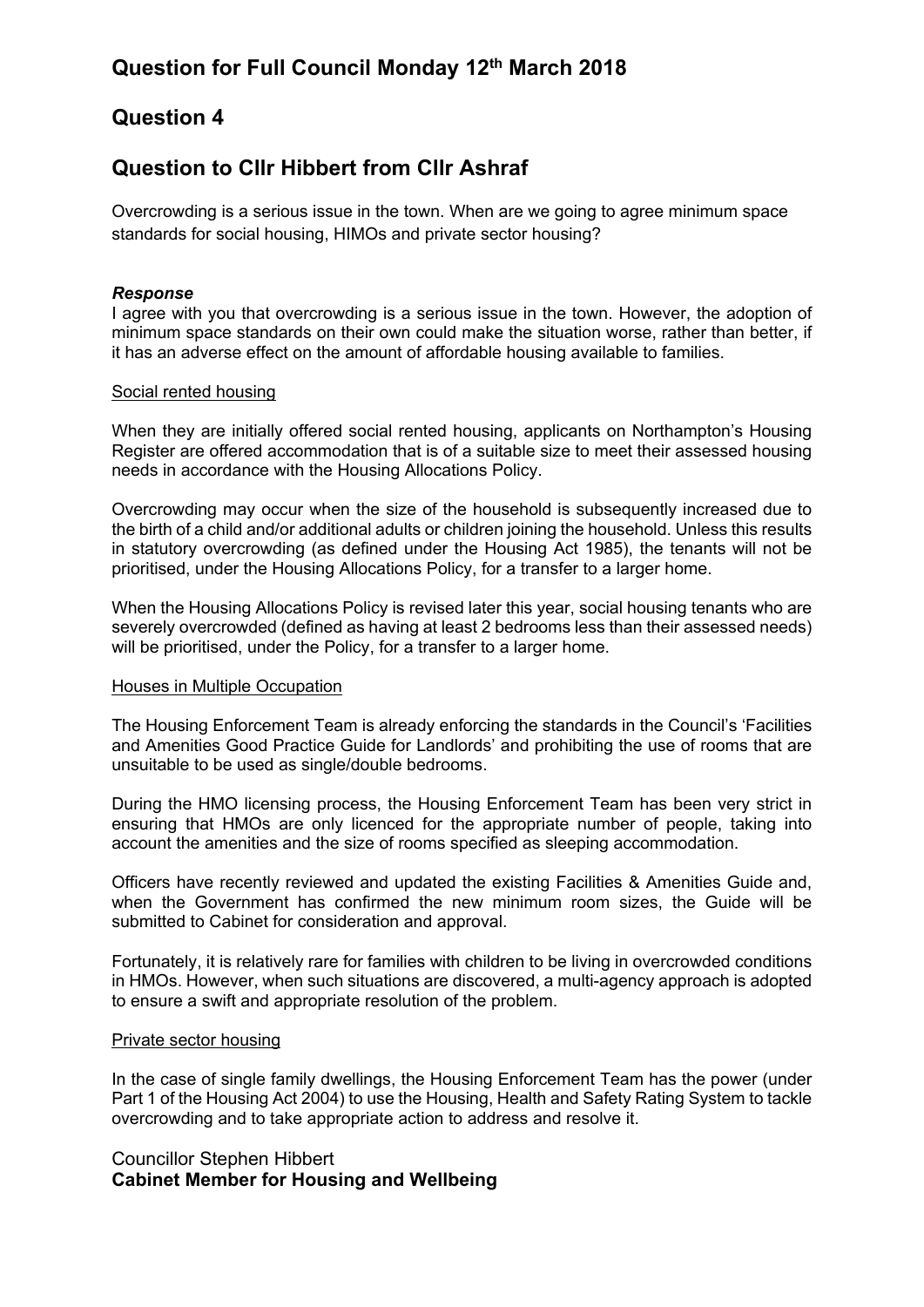## **Question to Cllr King from Cllr Duffy**

When is the problem of motorbikes on pathways on housing estates going to be resolved?

### *Response*

All incidents of motorcycle nuisance should be reported to the police, using the contact info below. Alternatively, residents can be encouraged to report motorcycle nuisance at [operationneutrino@northants.pnn.police.uk](mailto:operationneutrino@northants.pnn.police.uk) This email is picked up by the Police motorcycle riders, who are trained to pursue and able to react directly to reports.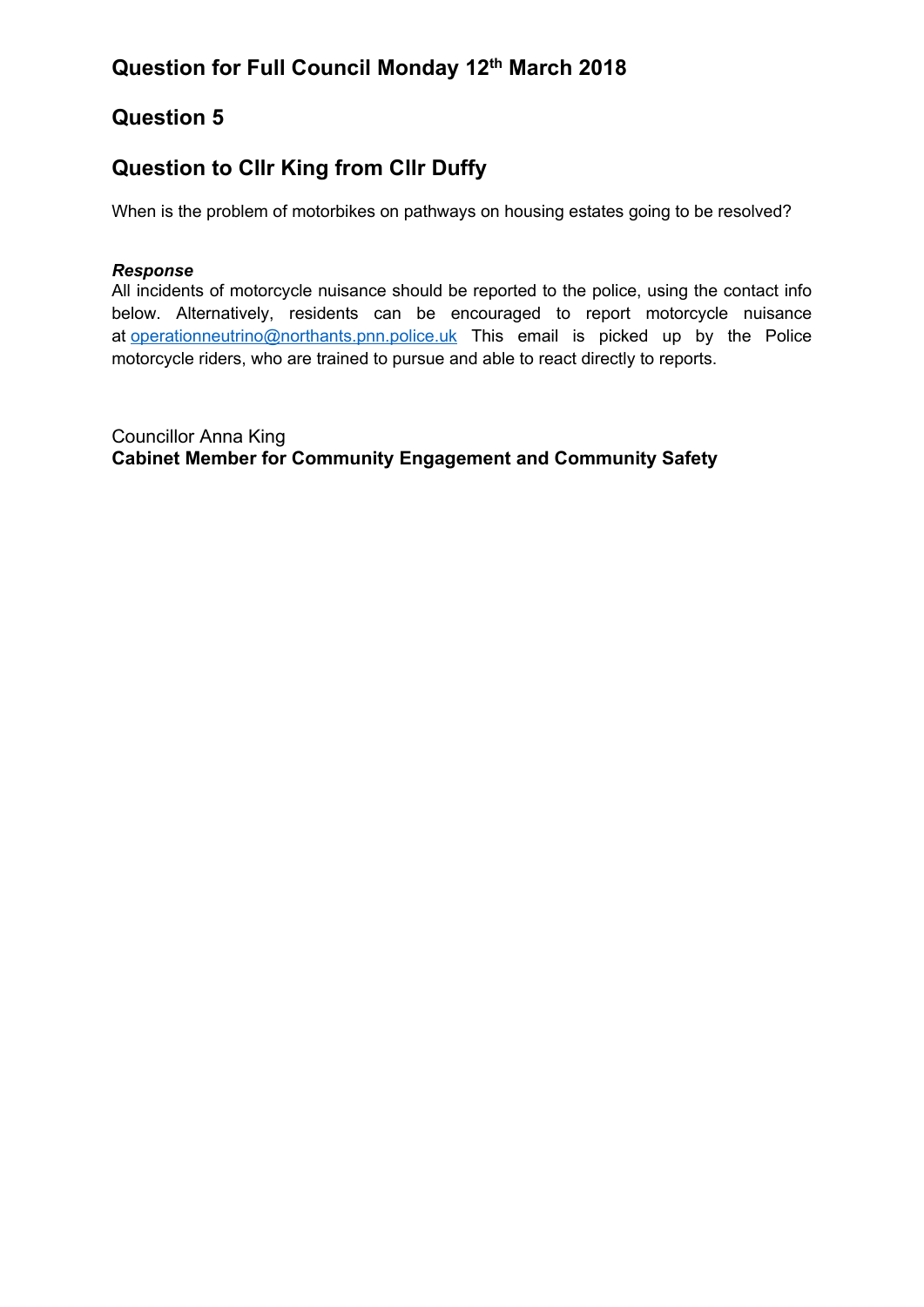### **Question to Cllr King from Cllr Davenport**

Community Safety is compromised when residents have to wait for 40 minutes and more when they dial 101. What can the Borough do address this issue with the police?

### *Response*

The police are aware of the waiting times for residents when calling 101 to report crime and anti-social behaviour. As an alternative, residents can be encouraged to report crime and incidents (if they have already occurred) online at <https://www.northants.police.uk/webform/report-crime> .

It is also worth noting that you can provide confidential information should you wish to remain anonymous. These calls can be made to the Independent Charity Crimestoppers on 0800 555111.

If a resident requires an immediate response or a crime is in progress, they should always be encouraged to call 999.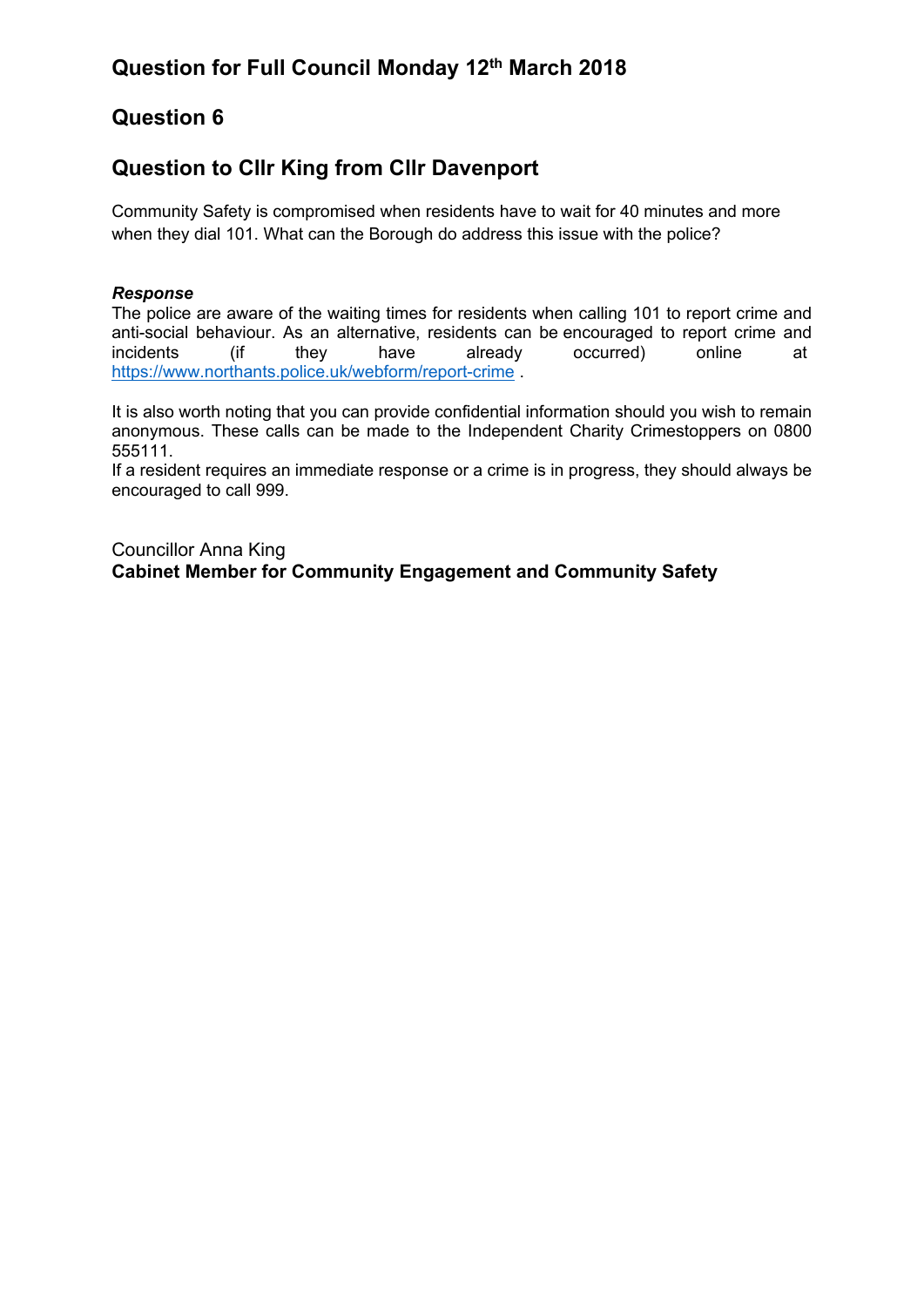### **Question to Cllr Hallam from Cllr Haque**

Will we be insured against the risk of Veolia following Carillion into economic decline and bankruptcy?

Are the new vehicles low emission?

When will we see the £2 million programme of work to clear up the town? Have you got the schedule?

### *Response*

The council will be insured via a parent company guarantee in the event Veolia that Veolia goes into liquidation during the lifetime of the contact.

The new vehicles are low emission.

The improvement programme will begin on  $4<sup>th</sup>$  June 2018 and will last for three months. We are currently working with Veolia to develop a detailed plan in readiness for 'go live'.

Councillor Mike Hallam **Cabinet Member for Environment**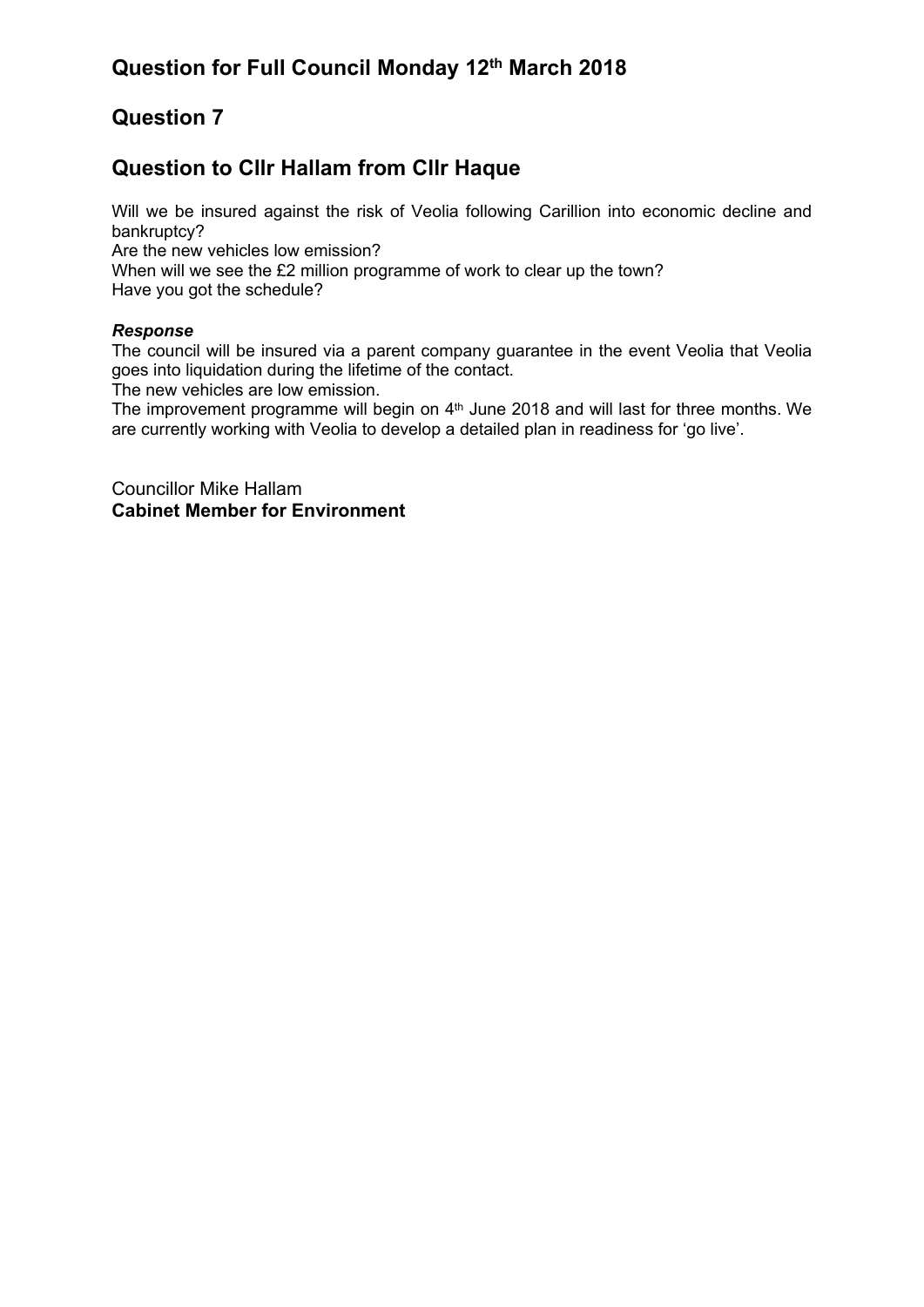### **Question to Cllr King from Cllr Birch**

Around the town there are a number of public spaces used for events run by commercial companies e.g. Town Show, Fun Fairs, parking charges in the parks. These reduce access to a public amenity for the residents, cause noise and traffic congestion and can damage the grass. What charges are made to these businesses for the use of the town's facilities?

### *Response*

The council has a scale of fees / charges and event hire terms and conditions for hiring council land which all event organisers must abide by.

The council has supported charity and community groups for many years by not applying any park / land hire charge including Carnival, Diwali, Umbrella Fair and more.

The council charge fairs / circuses a daily fee of £300 per event operational day but no fees for setting up or taking down there showgrounds.

The council has for many years worked with local event organisers to hold events on council land for local residents and with new events the council has supported these events by contributing in kind by providing the park hire for free. These new events would have local interest, community engagement and support local providers.

Where commercial agents look to deliver events on the councils land the council charge up to £1000 per operational day.

All event organisers are charged with ensuring their event area is cleaned and tidied and all waste removed from site and should any land damage occur the council would charge the event organiser with making good the appropriate repairs or charge for the repairs to be undertaken.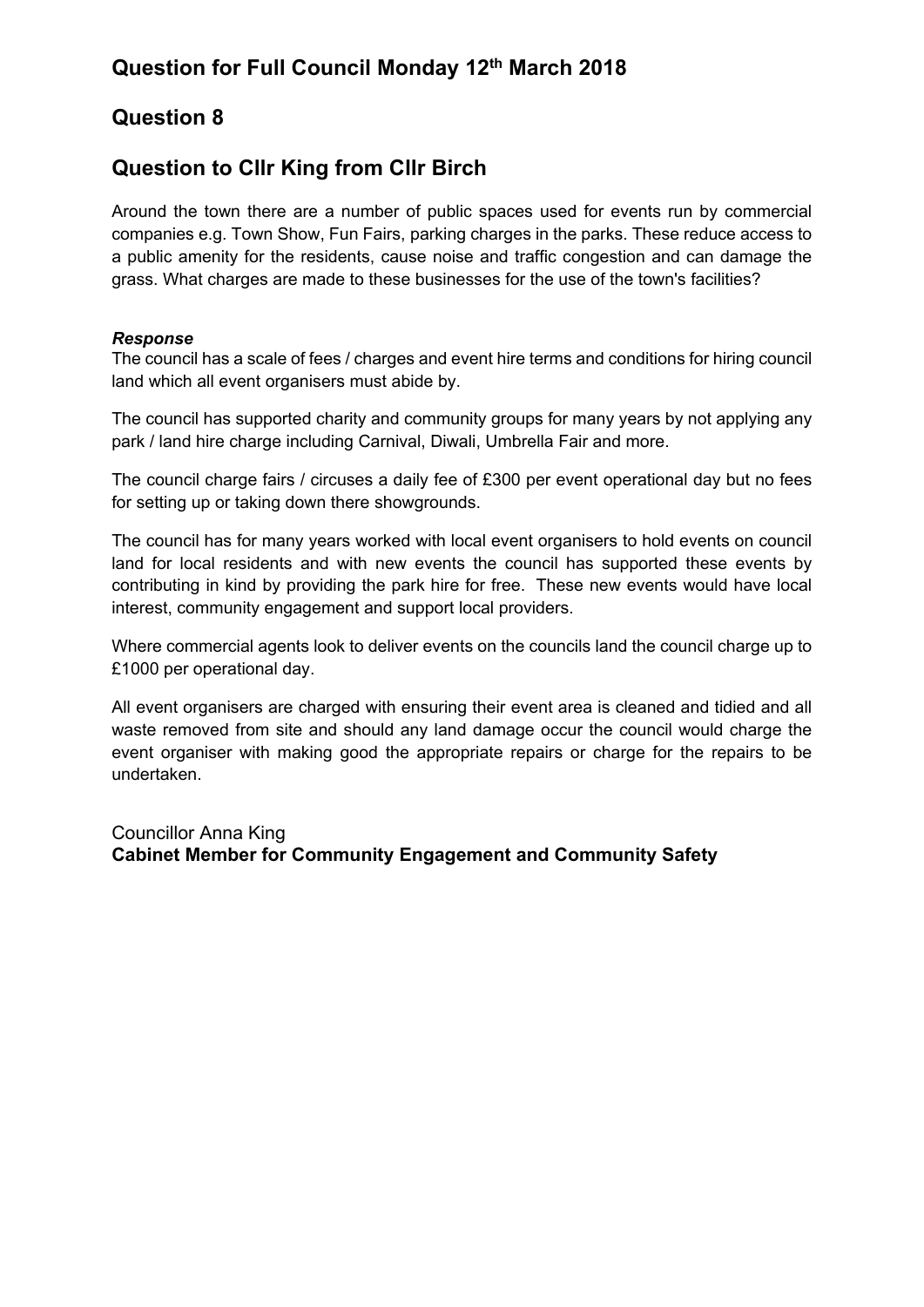### **Question to Cllr Hadland from Cllr Davenport**

What are you doing to challenge inspectors that overturn the democratic decisions of our planning committee.

#### *Response*

The National Planning Policy Framework (March 2012) states that:

"At the heart of the National Planning Policy Framework is a presumption in favour of sustainable development, which should be seen as a golden thread running through both planmaking and decision making.

For decision making this means:

- Approving development proposals that accord with the development plan without delay; and
- Where the development is absent, silent or relevant policies are out of date, granting permission unless:
	- Any adverse impact of doing so would significantly and demonstrably outweigh the benefits, when assessed against the policies in this Framework taken as a whole; or specific policies in this Framework indicate development should be restricted".

Paragraph 187 of the National Planning Policy Framework goes on to state that:

"Local planning authorities should look for solutions rather than problems and decision takers at every level should seek to approve applications for sustainable development where possible".

Sometimes the Planning Committee will decide to refuse planning applications and if that is against Officer advice, then the Committee must produce sound planning reasons for refusal because there is a risk that decisions can be appealed.

The Planning Inspectorate, a body quite separate from the Council, plays a very important role in the planning process, as it considers appeals made by applicants when their applications have been refused.

When determining appeals, Inspectors consider the same material planning considerations as Officers and the Planning Committee, and can decide to attach different weight to these, if appropriate, and they may come to different conclusions as a result. It is important therefore that all decisions made by the Council are based on material planning considerations in order to ensure that these decisions are robust and capable of being defended at appeal. Officers continue to ensure that all relevant recent appeal decisions are reported to the Planning Committee and taken into account when determining similar applications. By operating in this way, the Council will continue to make robust, balanced and transparent decisions.

The Council has very limited powers to challenge decisions made by the Planning Inspectorate, but the relevant Secretary of State has powers to over-rule the decisions made by Planning Inspectors.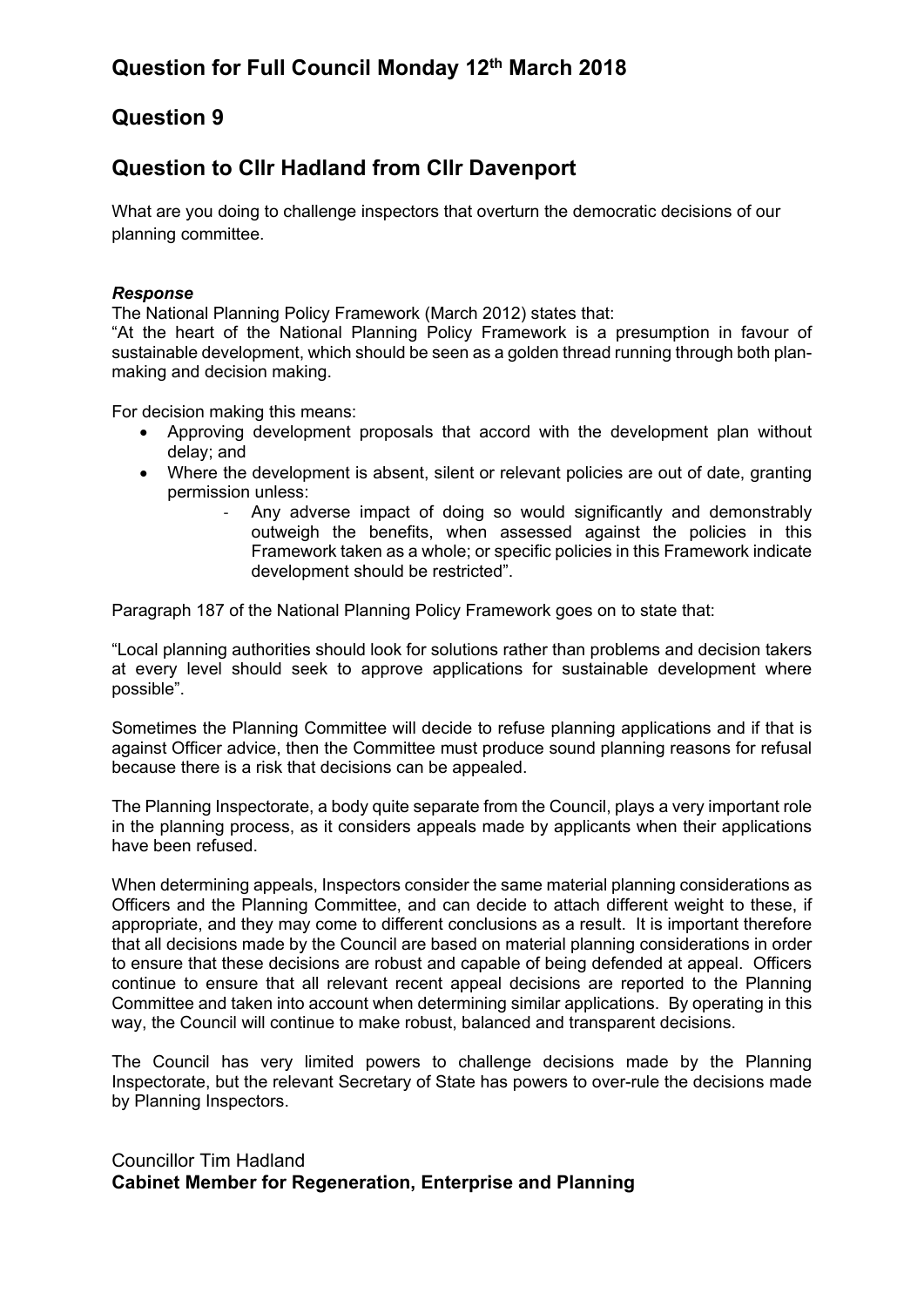### **Question to Cllr Hadland from Cllr Ashraf**

Please can you update me on what is happening to the Bus Station on St James Road? Is the Church's development going ahead. If so when?

### *Response*

On the 12<sup>th</sup> February 2018, Officers advised you that the Council had not yet received any planning application in respect of the redevelopment of the site and that remains the position.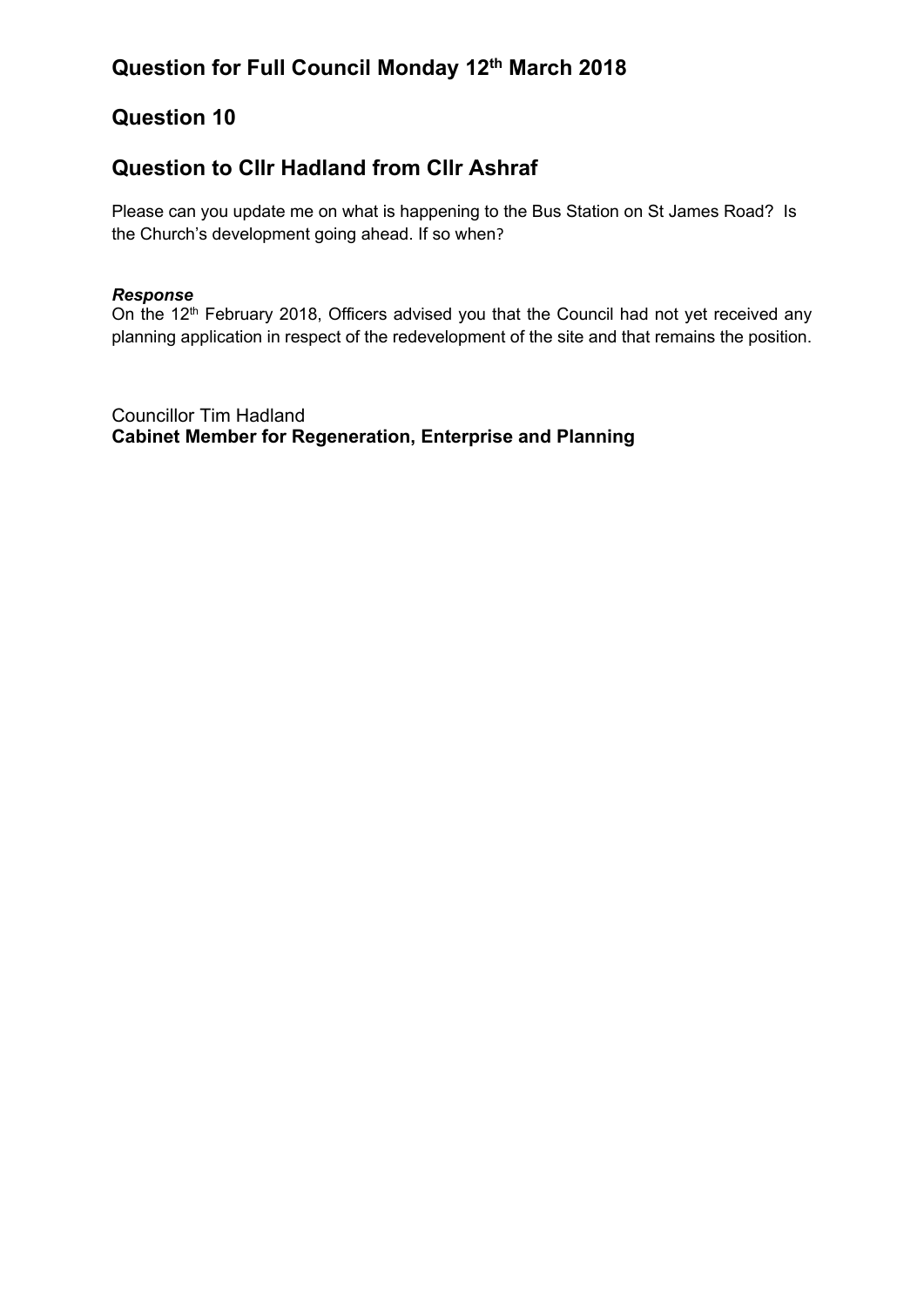### **Question to Cllr Eldred from Cllr Davenport**

At the last DHP meeting you advised there will be additional monies for this fund. Please can you confirm how much it is, when it will be made available and where it is coming from?

#### *Response*

Cllr Eldred stated at the meeting that there was an awareness that toward the end of the financial year, the funds allocated to Discretionary Housing Payments would, as expected run low, as NBC endeavours to maximise the use of the grant made available

In 2017-18 government funding was £545,641 of which, we have paid out £524,003 and committed to pay a further £21,096 before the end of March. This leaves just £542 uncommitted.

We will review any further requests received and if necessary, permit a modest 'overspend' in this area, which would be offset by underspends in other service areas. We do not plan to formally allocate any additional funds, this late in the Financial Year.

Councillor Brandon Eldred **Cabinet Member for Finance**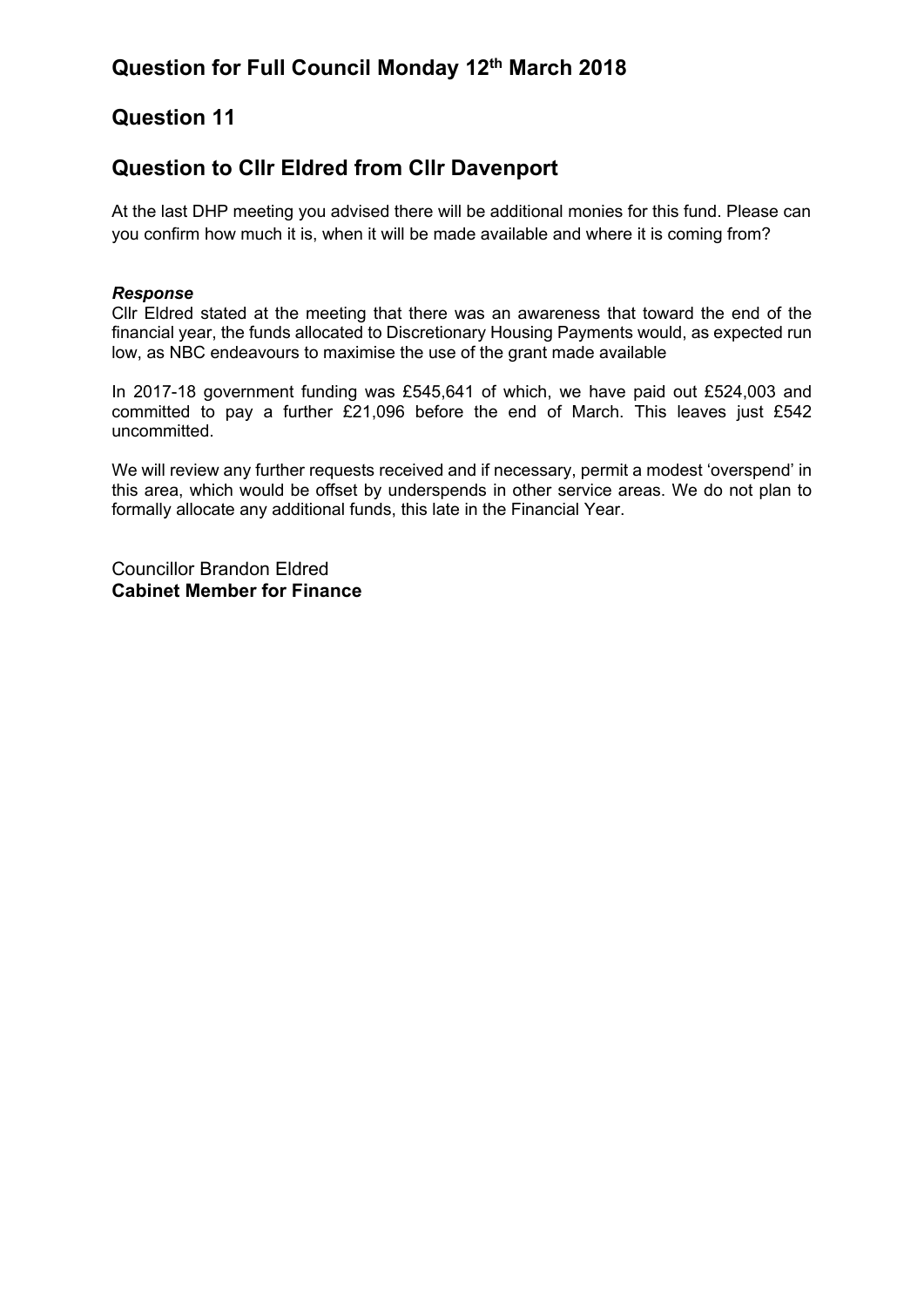### **Question to Cllr Hadland from Cllr Beardsworth**

Are regular Health and Safety inspections carried out at Northgate Bus Station ?

#### *Response*

Yes.

Regular Health & Safety Inspections are undertaken on North Gate and involve the Councils H&S team.

H&S is monitored daily by staff and security.

The Parking Manager under takes weekly visual inspections.

Our Town Centre Manager inspects the site every 2-3 months.

We have quarterly meeting with the bus operators to discuss H&S.

All incidents are reviewed.

We have risk assessments in place which are reviewed on an annual basis.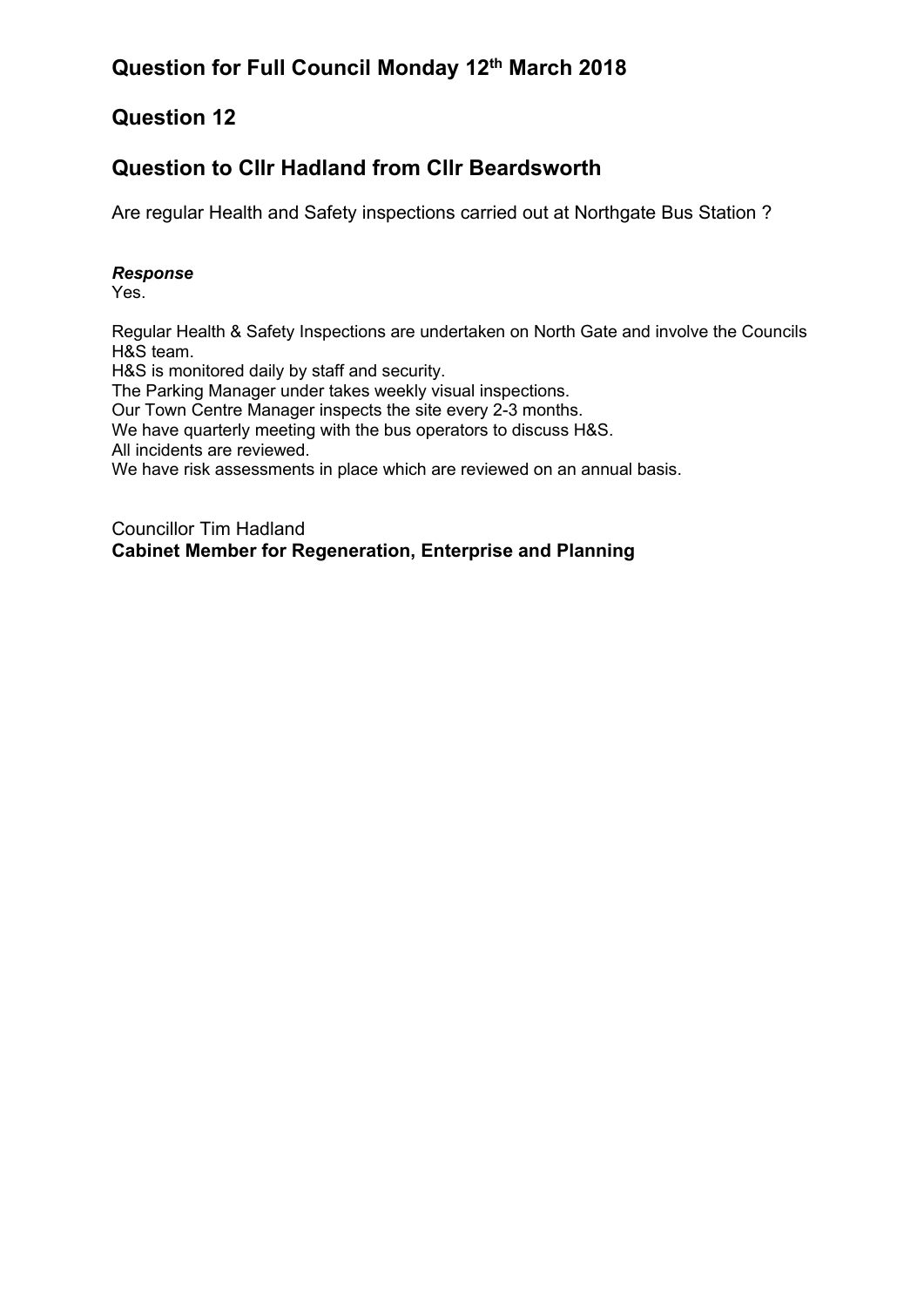### **Question to Cllr Hallam from Cllr Beardsworth**

There is an extra £2m in the new Environmental Services Contract in 2018/19 *for mobilisations and to rectify current problems*. Have communities been asked to identify "Grot Spots" needing attention or is the bulk of the money to be used in the town centre?

#### *Response*

Communities have not been asked to identify grot spots and the funding will not be mainly used in the town centre as the purpose of the extra funding is to bring everywhere in the town up to the standard set out in the contract within the first three months of its inception.

Councillor Mike Hallam **Cabinet Member for Environment**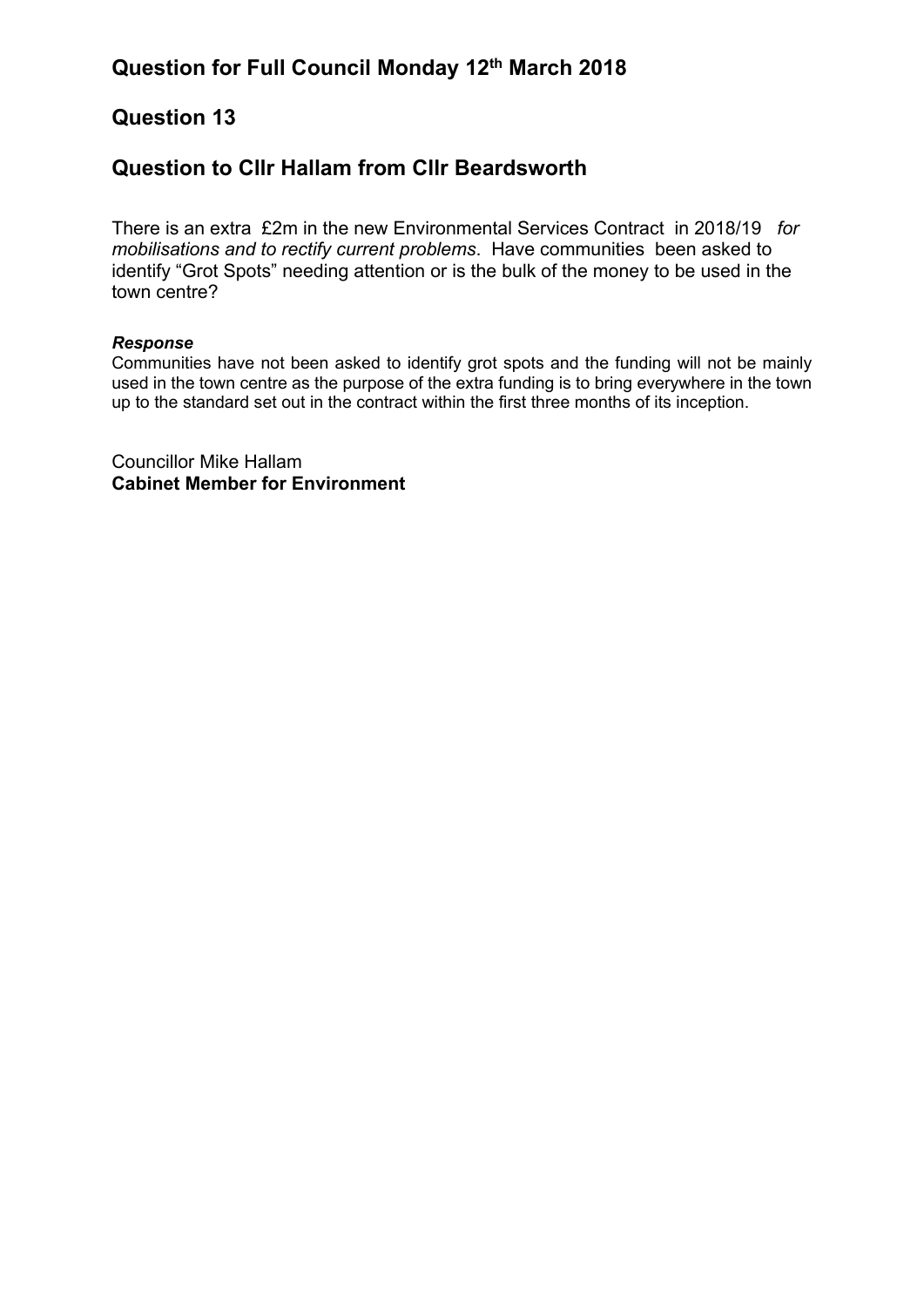# **Question for Full Council Monday 12th March 2018**

## **Question 14**

## **Question to Cllr King from Cllr Beardsworth**

Was an equality impact assessment carried out on the effect of the £94,000 reduction in the 2018/2019 budget for Voluntary / Community Funding?

*Response* Yes.